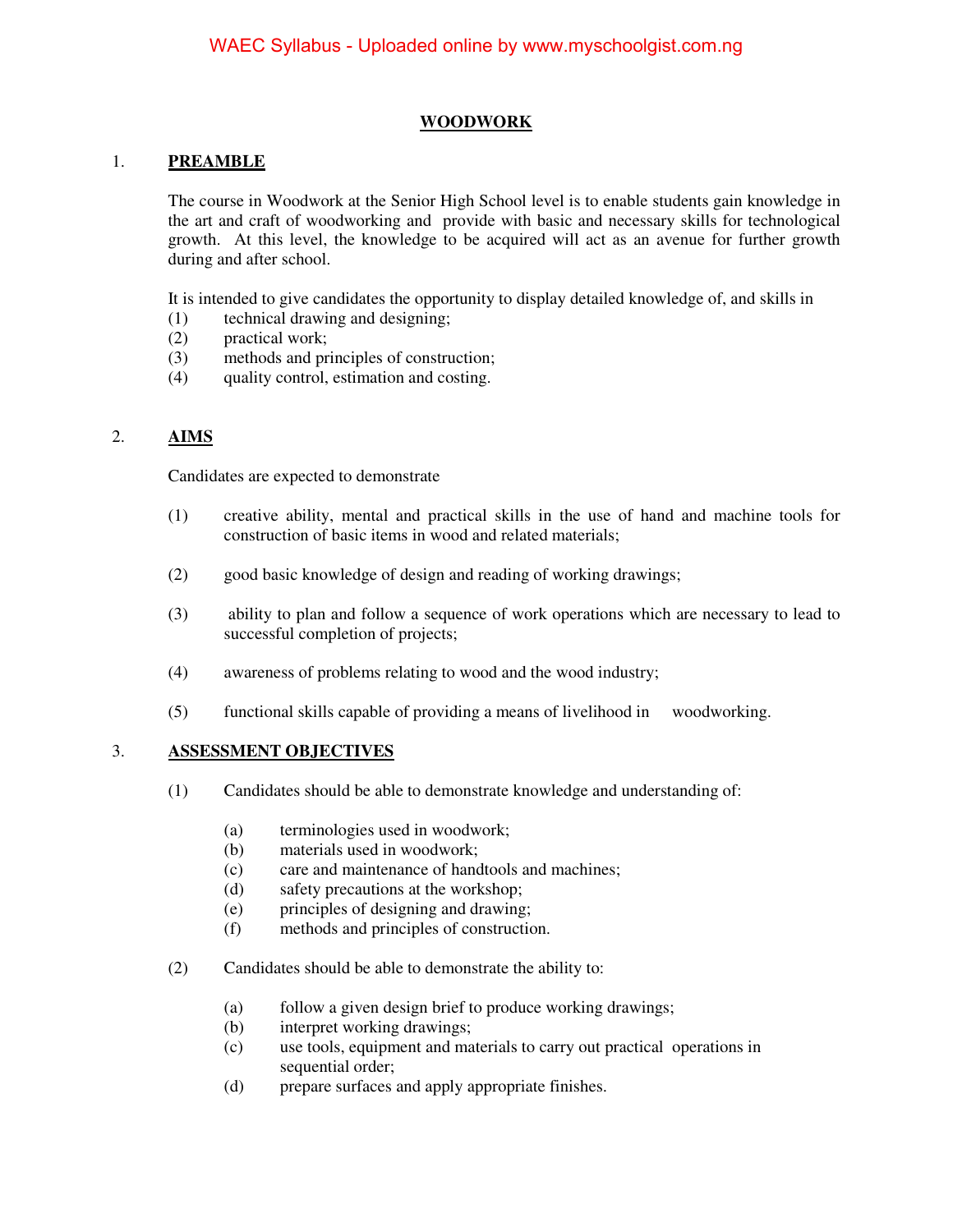- (3) Candidates should be able to:
	- (a) compare features of different items and make comments or judgment, contrast, justify, support or criticize a job;
	- (b) write appraisal report on artefacts.

### 4. **STRUCTURE AND SCHEME OF EXAMINATION**

 There will be three papers, Papers 1, 2 and 3 all of which must be taken. Papers 1 and 2 will be a composite paper to be taken at one sitting.

- **PAPER 1:** Will consist of forty multiple-choice objective questions all of which must be answered within 40 minutes for 40 marks.
- **PAPER 2:** Will consist of theory and design paper of two sections, Sections A and B, to be taken within 2 hours, 20 minutes.

 Section A will be short structured questions put into three parts, Parts I, II and III as follows:

- Part I will be for candidates in Ghana only.
- Part II will be for candidates in Nigeria, Sierra Leone and The Gambia.
- Part III will be for all candidates. It will comprise of two questions out of which all candidates will be required to answer one.

 Section B will comprise design and drawing questions, all of which must be answered within 1 hour 40 minutes for 40 marks.

**PAPER 3:** Will be a practical test lasting 3 hours. Candidates will be required to make a test piece for which the appropriate drawings will be supplied. It will carry 100 marks.

### **5. DETAILED SYLLABUS**

### **A. PRACTICAL**

- 1. The practical activities would require the use of
	- (1) common hand tools;
	- (2) portable power tools and basic woodworking machines;
	- (3) different joints and shapes;
	- (4) nails, screws and other means of fastening.
- 2. Candidates will be required to work from dimensioned sketches,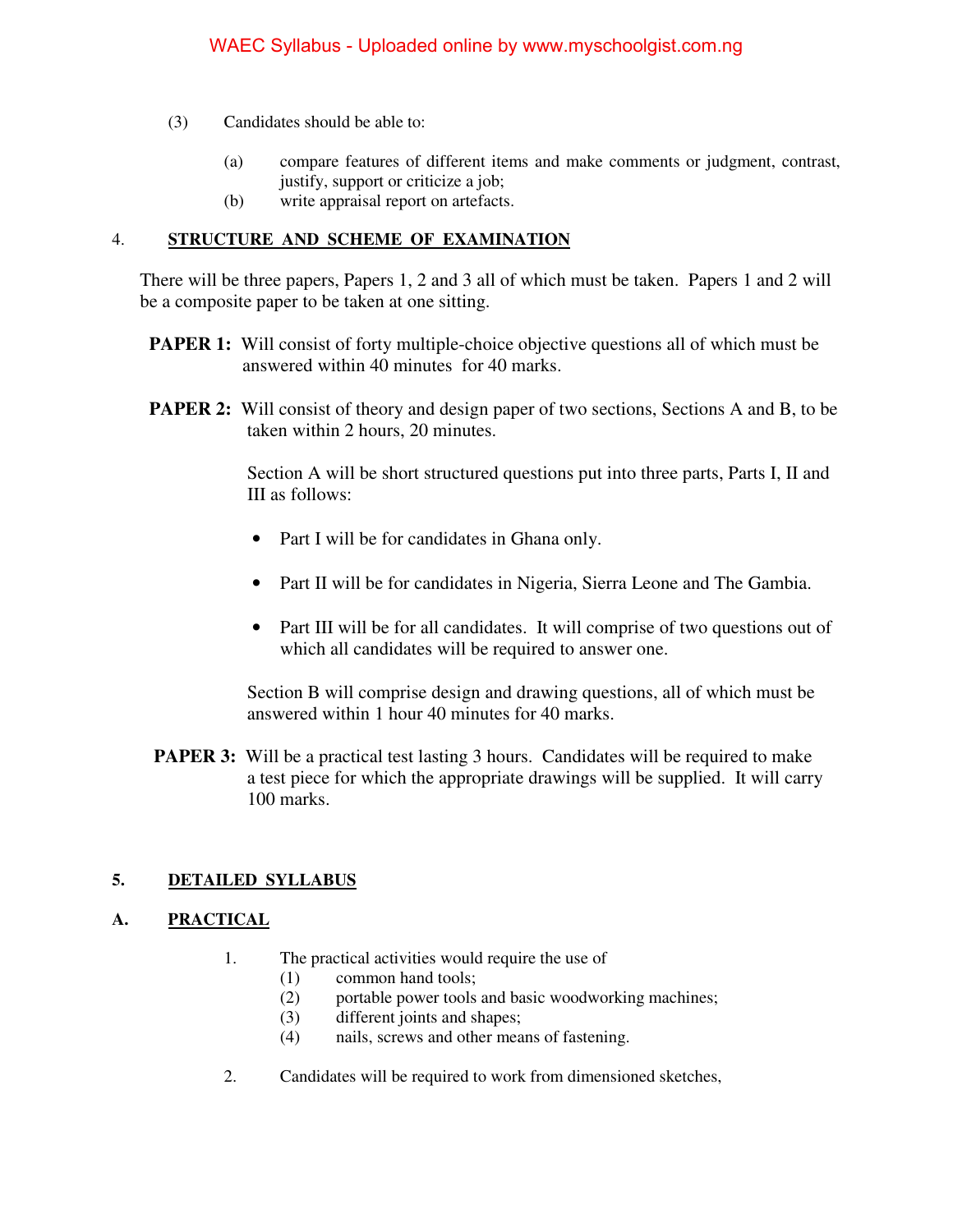written descriptions or scaled drawings. They are expected to be able to construct the following joints:

- (a) widening joints e.g. plain/simple butt, dowelled, tongue and grooved, rebated butt, loose tongue, slot screw.
- (b) angle joints for box-like construction, e.g. common and lapped dovetail, pin/comb/finger, dowel, housing, halving and plain mitre.
- (c) Framing joints e.g. Mortice and tenon, bridle, mitre, dowel and halving.
- (d) Candidates will also be expected to be able to perform the following operations:
	- (i) shaping e.g chamfering, rounding, tapering, beveling and splaying;
	- (ii) assembling and finishing e.g testing for squareness, parallelism, use of diagonals, trial assembly, cramping, preparation of surfaces, application of finishes.

### **B. THEORY**

| <b>TOPIC</b>                                                     | NOTES                                                                          |
|------------------------------------------------------------------|--------------------------------------------------------------------------------|
| 1. WORKSHOP SAFETY                                               |                                                                                |
| 1.1 Personal Safety                                              | Types of safety measures and                                                   |
| Uses of safety equipment; first                                  |                                                                                |
| aid box and its use. Saftey to                                   |                                                                                |
| prevent injury to self and others                                |                                                                                |
| in the workshop, wearing of                                      |                                                                                |
| protective clothing (e.g goggles,                                |                                                                                |
| aprons/overalls, masks, boots,                                   |                                                                                |
| helmets, gloves, respirators).                                   |                                                                                |
| 1.2 Safety relating to hand tools,<br>machines and workshop      | Safety measures in relation to the<br>use of hand tools, machines,             |
| environment.                                                     | electrical appliances; state of                                                |
| workshop environment, e.g.<br>lighting, ventilation, exit doors. |                                                                                |
|                                                                  |                                                                                |
| 1.3 Safety devices                                               | Knowledge of types of safety                                                   |
| block, jigs, fences.                                             |                                                                                |
|                                                                  |                                                                                |
| 1.4 First Aid                                                    | (a) Knowledge of the contents of a                                             |
|                                                                  | First Aid box (i.e lint, scissors,                                             |
|                                                                  | bandages, plaster, methylated spirit,                                          |
|                                                                  | iodine, cotton wool, forceps).                                                 |
|                                                                  | Knowledge of the procedure for<br>(b)<br>administration of first aid for cuts, |
| burns, and electric shock.                                       |                                                                                |
| 2. <b>TOOLS</b>                                                  |                                                                                |
| 2.1 Hand Toods                                                   | Identification, classification, sketching,                                     |
|                                                                  | sharpening, maintenance, storage,                                              |
|                                                                  | safety and use of the following:-                                              |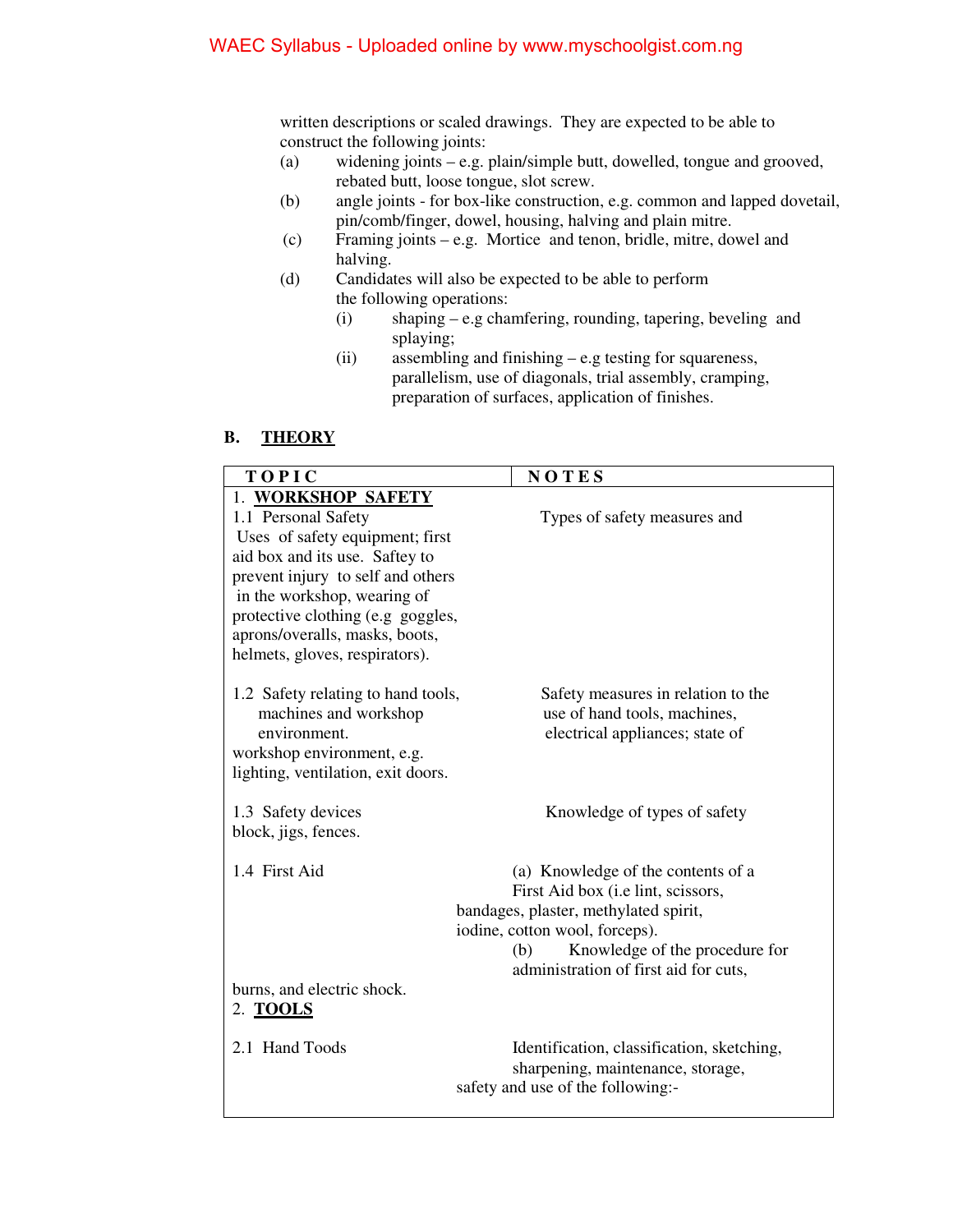| (a) Measuring and marking-out tools:        |                                                                                                                                                                                                |
|---------------------------------------------|------------------------------------------------------------------------------------------------------------------------------------------------------------------------------------------------|
| rules, calipers, gauges.                    |                                                                                                                                                                                                |
|                                             | (b) Cutting and shaping tools: saws,<br>planes, chisels, spokesshaves.<br>(c) Abrading and scraping tools: files,<br>scrapers.<br>(d) Boring tools - braces, bits, drills,<br>gimlet, bradawl. |
|                                             | (e) Percussion and impelling tools:<br>hammers, screwdrivers, mallet.                                                                                                                          |
|                                             | (f) Holding and suppoting tools:<br>cramps, cutting-board, vices, pincers.                                                                                                                     |
| 2.2 Portable Power<br>Tools                 | Identification, maintenance, safety and<br>uses of the following:-<br>Planes - power hand planer, router<br>(a)<br>planer.<br>(b) Saws - Jig saw, circular saw.                                |
|                                             |                                                                                                                                                                                                |
|                                             | (c) Sanders - orbital sander, belt<br>sander, drum sander, disc sander.<br>(d) Hand drill;<br>(e) Spray gun.                                                                                   |
| Special Purpose<br>2.3<br><b>Hand Tools</b> | Identification, classification, sketching,<br>maintenance, safety and uses of the<br>following:                                                                                                |
|                                             | (a) Planes: plough plane, compass<br>plane, router plane.                                                                                                                                      |
|                                             | (b) Saws: coping saw, fret saw, bow<br>saw, compass saw, pad saw, junior                                                                                                                       |
|                                             | hacksaw.                                                                                                                                                                                       |
|                                             | (c) Boring bits: expansion bit,<br>forstner bit, countersink bit, auger<br>bit, centre bit, gimlet, brawdal, twist drill.<br>Shapers: scrapers, rasps, surform,<br>(d)                         |
|                                             | files.                                                                                                                                                                                         |
| 3. WOODWORKING<br><b>MACHINES</b>           |                                                                                                                                                                                                |
| 3.1 Types of Machines                       | Identification, functions of parts, uses<br>and safety precautions relating to the<br>listed machines:                                                                                         |
|                                             | Grinding wheel.<br>(a)                                                                                                                                                                         |
|                                             | Circular saw bench, cross-cut<br>(b)<br>saw, bandsaw, dimension saw.                                                                                                                           |
|                                             | Surfacer or jointer, thicknesser.<br>(c)                                                                                                                                                       |
|                                             | Chain, chisels, horizontal borer.<br>(d)                                                                                                                                                       |
|                                             | Lathe, spindle moudler, drum<br>(e)<br>sander, jig saw, router.                                                                                                                                |
|                                             | Drilling machine.<br>(f)                                                                                                                                                                       |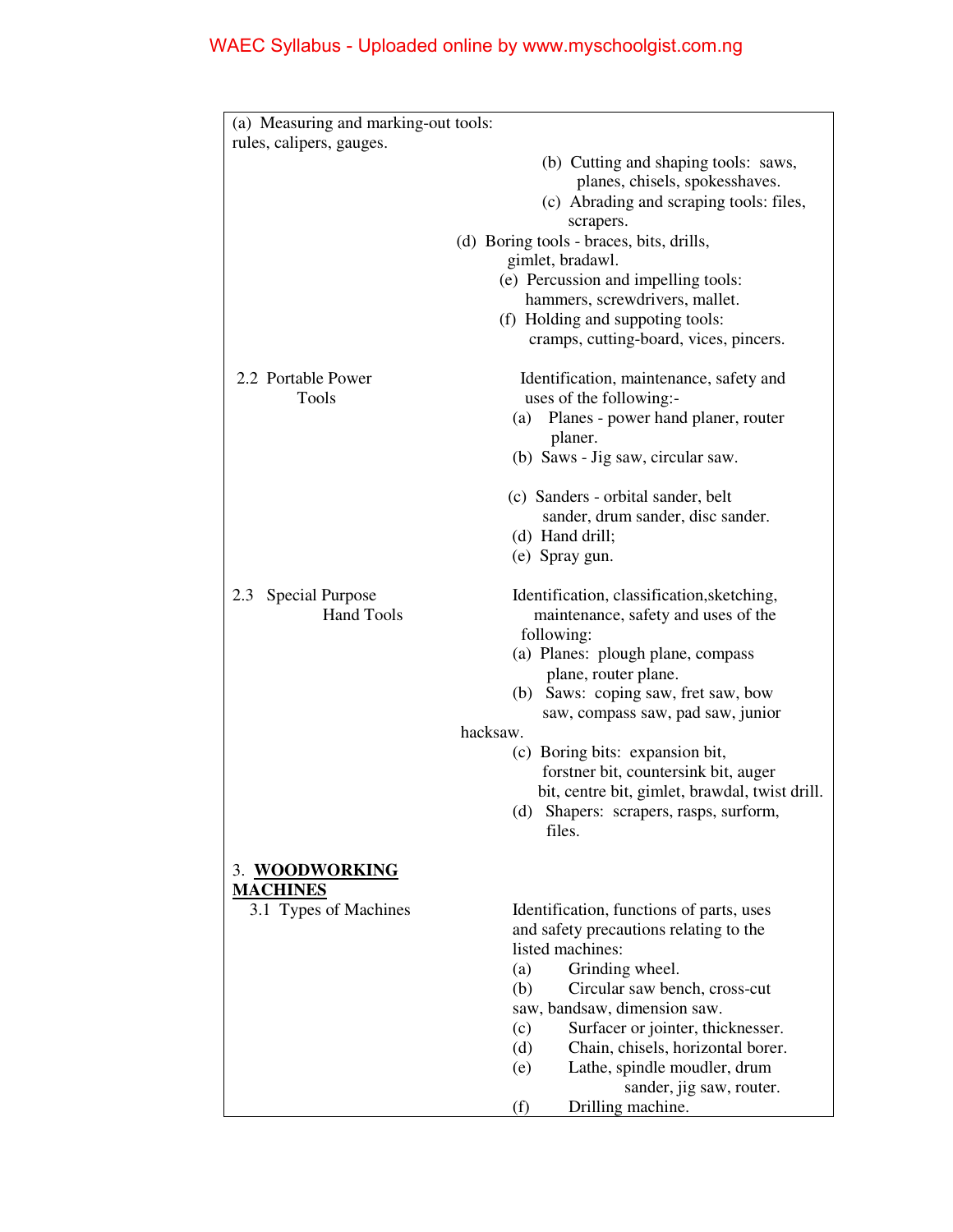| 3.2 Safety Aids              | sticks, push blocks, gauges. |                  | Uses of guards, jigs, fences, push                                                                  |
|------------------------------|------------------------------|------------------|-----------------------------------------------------------------------------------------------------|
| 4. MATERIALS<br>4.1 Timber   |                              |                  |                                                                                                     |
| 4.1.1 Classification         |                              | (i)<br>(ii)      | Hardwoods and softwoods<br>Differences between hardwoods<br>and structure.                          |
| 4.1.2 Parts of a tree        |                              | (i)              | Identification and functions of the<br>parts of a growing treee, i.e roots,                         |
|                              |                              | trunk and crown. |                                                                                                     |
|                              |                              | (ii)             | Identification and functions of<br>the cross-sectional parts of a<br>tree, i.e bark, bast, cambium  |
|                              |                              |                  | layer, annual/growth rings,<br>medullary rays, sapwood,<br>heartwood and pith.                      |
|                              |                              | (iii)            | Effects of the characteristics of<br>the cross-sectional parts of a<br>tree on timber for woodwork. |
| 4.1.3 Surface quality        | of timber                    |                  | Identification of timber by the                                                                     |
|                              |                              |                  | following characteristics:                                                                          |
|                              |                              | (i)              | grain (i.e straight, inter-lock,                                                                    |
|                              |                              | (ii)             | wavy, diagonal, etc.).<br>texture                                                                   |
|                              |                              | (iii)            | figure                                                                                              |
|                              |                              | (iv)             | colour                                                                                              |
| 4.1.4 Mechanic<br>properties |                              |                  | Definition of the following properties:<br>hardness, strength (i.e tensile,                         |
|                              |                              | toughness.       | compressive and shear), elasticity,                                                                 |
| 4.1.5. Conversion of         | timber                       |                  | Description and sketching of the                                                                    |
|                              |                              | (i)              | following methods of conversion:<br>plain/through and through/live<br>sawing;                       |
|                              |                              | (ii)             | tangential/back/flat/rake sawing;                                                                   |
|                              |                              | (iii)            | quarter/radial/rift sawing;                                                                         |
|                              |                              | (iv)             | boxed-heart sawing.                                                                                 |
| 4.1.6 Marketable size        |                              |                  | Identification and sketching of the                                                                 |
|                              |                              |                  | following marketable sizes:                                                                         |
|                              |                              |                  | Log, baulk, plank, strip, batten,<br>square, scantling, flitch, board.                              |
|                              |                              |                  |                                                                                                     |
| 4.1.7 Seasoning              |                              |                  | Description of the following methods                                                                |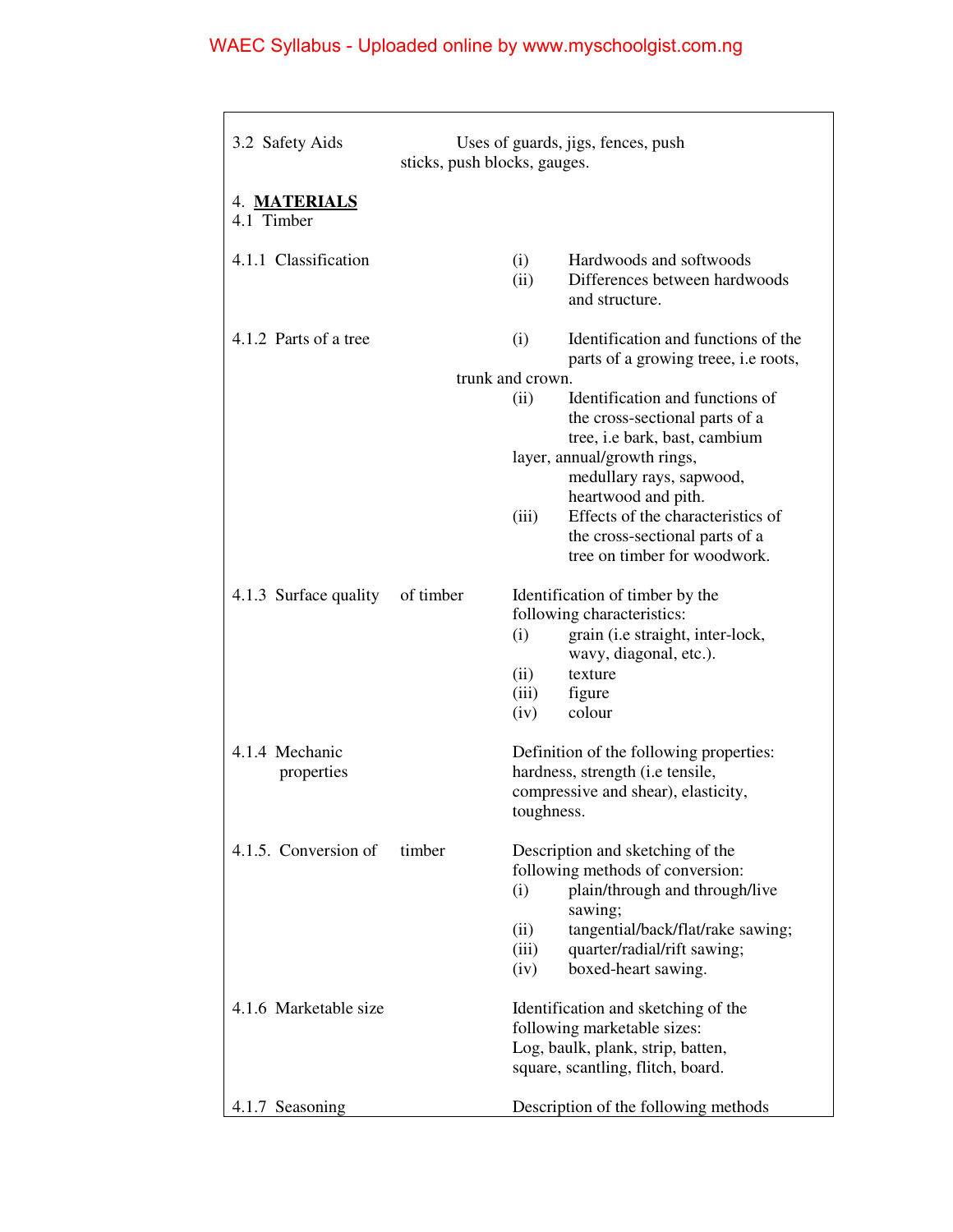|                                        | of seasoning:                                  |
|----------------------------------------|------------------------------------------------|
|                                        | (i)<br>natural or open air seasoning;          |
|                                        | artificial or kiln seasoning;<br>(ii)          |
|                                        | water seasoning;<br>(iii)                      |
|                                        | chemical seasoning.<br>(iv)                    |
|                                        |                                                |
| 4.1.8 Determination of moisture        | Description of the following methods           |
| content                                | of determining moisture content:               |
|                                        | oven dry method;<br>(i)                        |
|                                        | moisture meter method.<br>(ii)                 |
|                                        |                                                |
| 4.1.9 Wood Preservation                | (i) Reasons for preserving timber;             |
| (ii) Types of preservatives - tar oil, |                                                |
| water borne, organic solvent.          |                                                |
|                                        | (iii)<br>Qualities of an ideal preservative.   |
|                                        | Method of application:<br>(iv)                 |
|                                        | (I) Pressure treatment (i.e full               |
|                                        | cell and empty cell);                          |
|                                        | (II) Non-pressure treatment (i.e.              |
|                                        | spraying, impregnation,                        |
|                                        | brushing, dippipng, hot and                    |
|                                        | cold treatment, steeping).                     |
|                                        |                                                |
| 4.1.10 Defects in Timber               |                                                |
|                                        | Identification, causes and sketching           |
|                                        | of the following types of defect in timber:    |
|                                        | (i) natural defects, e.g. knots, burr, grains. |
|                                        | (ii) defects caused by organisms, e.g          |
|                                        | rots, bores.                                   |
|                                        | (iii) wood processing defect, e.g.             |
|                                        | diagonal grain, upset,                         |
|                                        | compression shakes.                            |
|                                        | (iv) seasoning defects, e.g splits, warp,      |
|                                        | shakes, honey combing, case hardening.         |
| 4.1.11 West African Timber(i)          | Characteristics, similarities and              |
|                                        | differences, uses and working                  |
| qualities of the following West        |                                                |
| African timbers:                       |                                                |
|                                        |                                                |
|                                        | Iroko (Odum), Abura, Mahogany,                 |
|                                        | Obeche (Wawa), Walnut, Afara,                  |
|                                        | Ebony, Danta, Emery, Shedua,                   |
|                                        | Mansonia, Afromosia (kokrodua),                |
| Avodire, Kusia.                        |                                                |
|                                        | Effects of depletion of timber species<br>(ii) |
| 4.1.12 Veneers                         | Identification, description and                |
|                                        | sketching of the following:                    |
|                                        | (i) Methods of production, i.e rotary,         |
|                                        |                                                |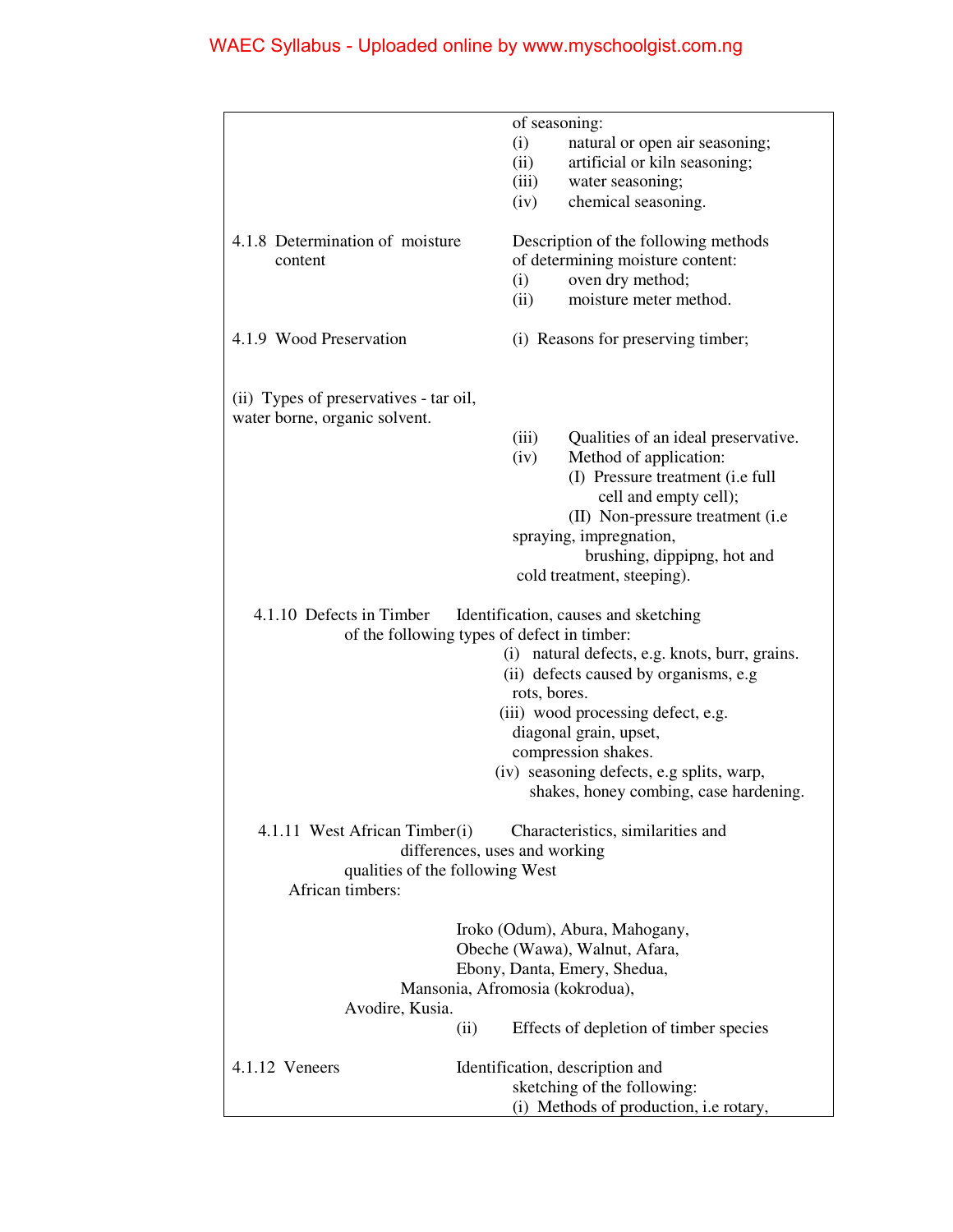|                                                                                                                                                                                              | slicing, sawing.<br>(ii) Types of veneers, i.e face, core<br>and back veneers.                                                                                                                                                                                                                                                                                                                                        |
|----------------------------------------------------------------------------------------------------------------------------------------------------------------------------------------------|-----------------------------------------------------------------------------------------------------------------------------------------------------------------------------------------------------------------------------------------------------------------------------------------------------------------------------------------------------------------------------------------------------------------------|
| 4.1.13 Manufactured boards<br>Identification, description, uses and<br>sketching of: Plywood, blockboard,<br>laminboard, chipboard, particle board,<br>batten board, hardboard, fibre board. |                                                                                                                                                                                                                                                                                                                                                                                                                       |
| 4.2 Surface Decoration                                                                                                                                                                       | Identification and sketching of tools:<br>identification and description of the<br>following methods of surface<br>decoration: inlaying, veneering<br>(hammer and caul, marquetry,<br>laminated plastics, edging (i.e solid<br>wood, plastics, metals, veneer),<br>mouldings (i.e round, ovolo, reeding,<br>carvetto/hollow, cyma recta/ogee,<br>cyma reversa, scotia, bead, fluting),<br>incised and relief carving. |
| 4.3 Non-Wood Material                                                                                                                                                                        |                                                                                                                                                                                                                                                                                                                                                                                                                       |
| 4.3.1 Metals                                                                                                                                                                                 | (i) Classification: ferrous and non-ferrous.                                                                                                                                                                                                                                                                                                                                                                          |
|                                                                                                                                                                                              | (ii) Types of ferrous metals: low<br>carbon steel dead/mild steel.<br>(iii) Types of non-ferrous metals:<br>Aluminium, lead, copper, tin.<br>(iv) Physical Properties of metals:<br>hardness/softness.<br>(v) Basic chemical characteristics of<br>different metals.                                                                                                                                                  |
| 4.3.2 Nails                                                                                                                                                                                  | Identification, description, uses and<br>sketching of: French or wire nails;<br>oval wire nails; lost-head nails; panel<br>pin; veneer pin; cut tack; upholstery<br>nails; roofing nails.                                                                                                                                                                                                                             |
| 4.3.3 Screws                                                                                                                                                                                 | Identification, description, uses and<br>sketching of: Countersunk head;<br>raised head; round head; Philip's<br>head; coach screws.                                                                                                                                                                                                                                                                                  |
| 4.3.4 Plastics                                                                                                                                                                               | (i) Types - thermosetting and<br>thermoplastics.<br>(ii) Differences between the types<br>and their common properties.<br>(iii) Items made from the two types<br>of plastics.                                                                                                                                                                                                                                         |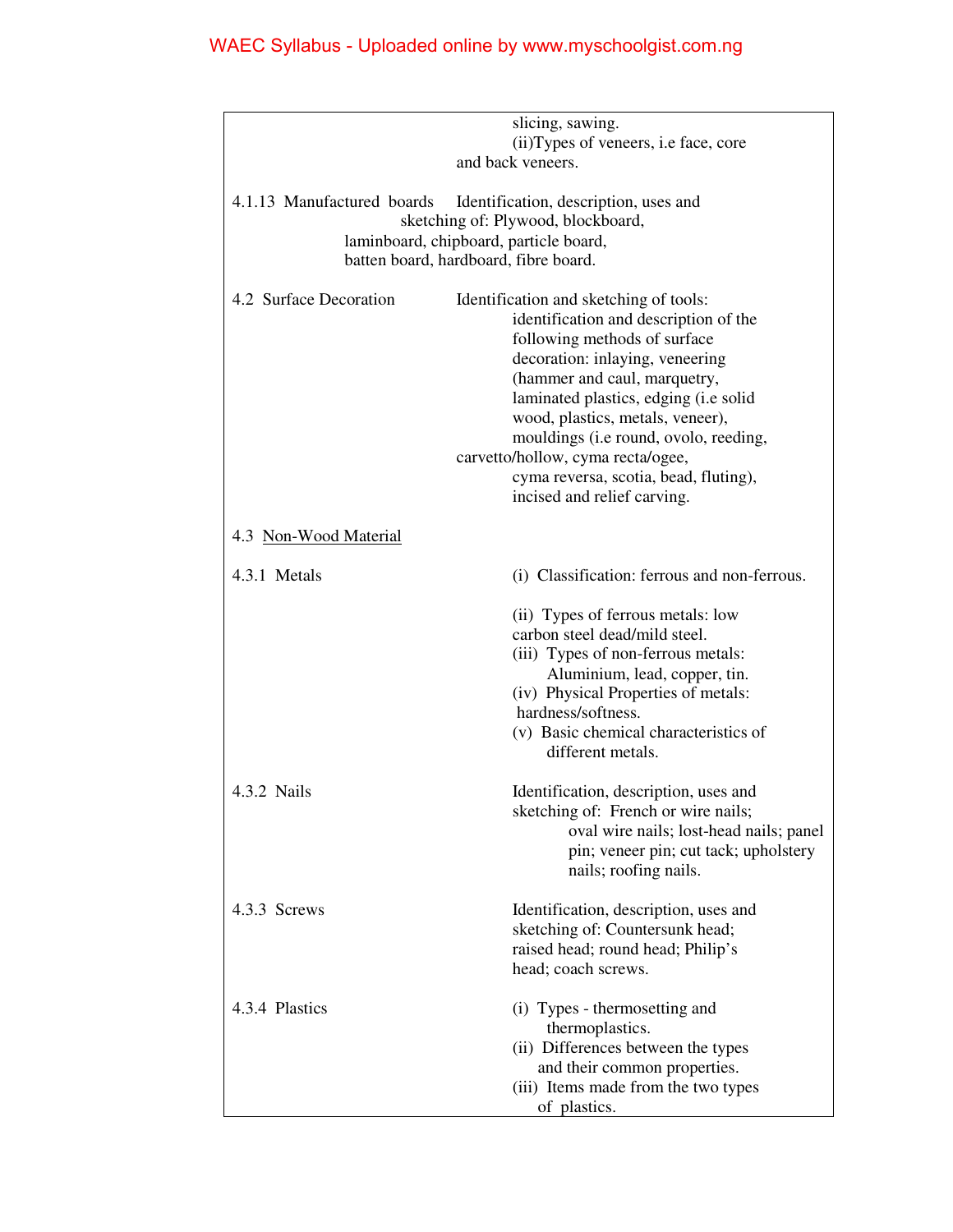|                                                                                                                                                                                                                                | (iv) Uses of plastics.                                                                                                                                                                                                                                          |
|--------------------------------------------------------------------------------------------------------------------------------------------------------------------------------------------------------------------------------|-----------------------------------------------------------------------------------------------------------------------------------------------------------------------------------------------------------------------------------------------------------------|
| 4.3.5 Glass                                                                                                                                                                                                                    | Identification and uses of: opaque,<br>transparent and decorative glasses.                                                                                                                                                                                      |
| 4.3.6 Leather                                                                                                                                                                                                                  | (i) Types - Natural and artificial.<br>(ii) Differences between the types.<br>(iii) Uses of leather, e.g furniture,<br>belts, bags.                                                                                                                             |
| 4.3.7 Abrasives                                                                                                                                                                                                                | Identification, uses and description<br>of process of manufacture of glass<br>paper and garnet paper.                                                                                                                                                           |
| 4.3.8 Fittings                                                                                                                                                                                                                 | Identification, description, uses and<br>sketching of: locks; hinges; bolts;<br>catches; castors; stays.                                                                                                                                                        |
| 4.3.9 Adhesives                                                                                                                                                                                                                | Identification, characteristics,<br>preparation and application, uses,<br>safety precaution during application<br>of:<br>(i) Protein: animal, casein.<br>(ii) Synthetic: urea, phenol,<br>melamine formaldehydes.<br>(iii) Contact: rubber based<br>(Evostick). |
| 5. SURFACE<br><b>PREPARATION</b><br>(a) Description of process, tools and<br>materials requried for various<br>surface preparation: planing,<br>scraping, sanding, filling,<br>staining, bleaching, spraying<br>and polishing. |                                                                                                                                                                                                                                                                 |
| 6. FINISHES                                                                                                                                                                                                                    | Types, characteristics, uses, methods<br>application, safety precautions in the<br>use of the following:-<br>Paints, vanishes, lacquers, polishes,<br>laminated plastics.                                                                                       |
| 7. METHODS OF<br><b>SHAPING AND</b><br><b>BENDING WOOD</b>                                                                                                                                                                     | Types and description of methods:<br>(i) Obtaining sawn shapes from solid<br>wood.<br>(ii) Shaping by lamination.<br>(iii) Shaping by curved bending.                                                                                                           |
| 8. WOODWORK JOINTS                                                                                                                                                                                                             | Classification, uses and sketching of<br>the following:-<br>(a) angle joints - mortice and tenon,                                                                                                                                                               |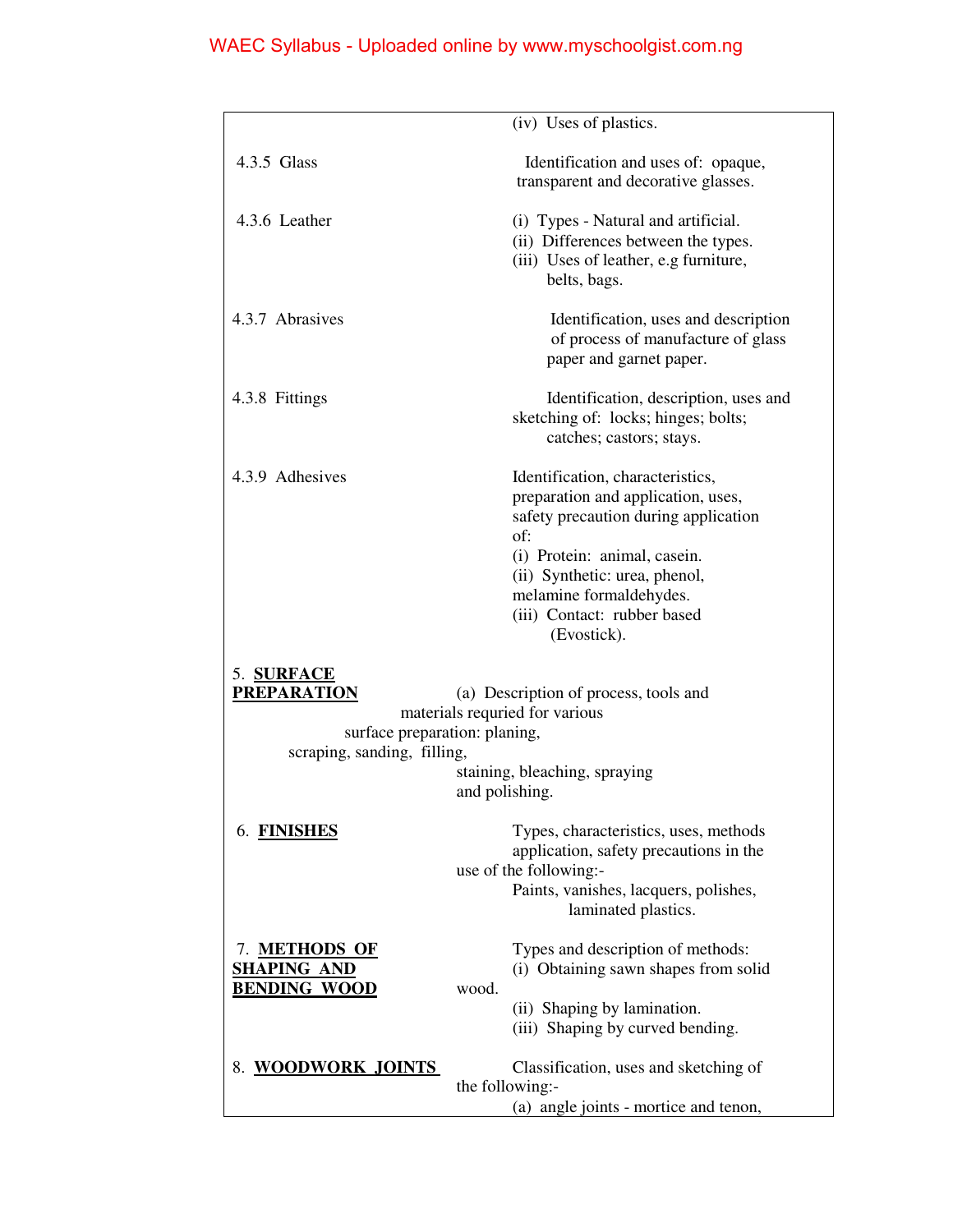|                              | dowel, dovetails, housing, halving,      |
|------------------------------|------------------------------------------|
|                              | comb, plain mitre.                       |
|                              | (b) widening joints - dowel, tongue      |
|                              | and groove, loose tongue, rebated        |
|                              | butt, slot screw, plain butt.            |
|                              | (c) Framing joints:- mortice and         |
|                              | tenon, bridle, mitre, dowelled,          |
|                              | halving.                                 |
| <b>UPHOLSTERY</b><br>9.      | (a) Tools                                |
|                              | Identification, uses and sketching of    |
|                              | the following:-                          |
|                              | tack hammer, strainer, curved and        |
|                              | straight needle, tack remover,           |
|                              | stapler, sewing machine, webbing         |
|                              | stretcher, ripping chisel.               |
|                              |                                          |
| (b) Materials                |                                          |
|                              | Types, differences and uses of the       |
|                              | following:-                              |
|                              | (i)<br>Webbing - twine or cord,          |
|                              | thread, spring, jute, hesian or baft.    |
|                              | Padding - foam, kapok,<br>(ii)           |
|                              | feathers, coconut fibres.                |
|                              | (iii)<br>Covering - fabric, natural      |
|                              | and artificial leathers.                 |
|                              | Tacking - stud, tack nails.<br>(iv)      |
| $(c)$ (i)                    | Upholstery parts - frame,                |
|                              | platform, studding/padding,<br>covering. |
|                              | (ii)<br>Types of platform (fixed and     |
|                              | loose) and their uses.                   |
|                              |                                          |
| 10. DESIGN ANDMAKING         | (a) Factors Affecting Design - Fitness   |
|                              | for purpose, proportion, material,       |
|                              | construction, finishing, cost.           |
|                              |                                          |
|                              | (b) (i) Problem identification and       |
|                              | writing of brief.                        |
|                              | (ii) Stating conditions and              |
|                              | constraints relating to                  |
|                              | suggested solution.                      |
|                              | (iii) Writing of specifications (i.e.    |
|                              | function, materials, construction, cost, |
|                              | ergonomics, aesthetics) for possible     |
|                              | solutions.                               |
|                              |                                          |
| Generating solutions:<br>(c) |                                          |
|                              | Sources of information to<br>(i)         |
|                              | generate ideas in solving                |
|                              | problems, e.g. research,                 |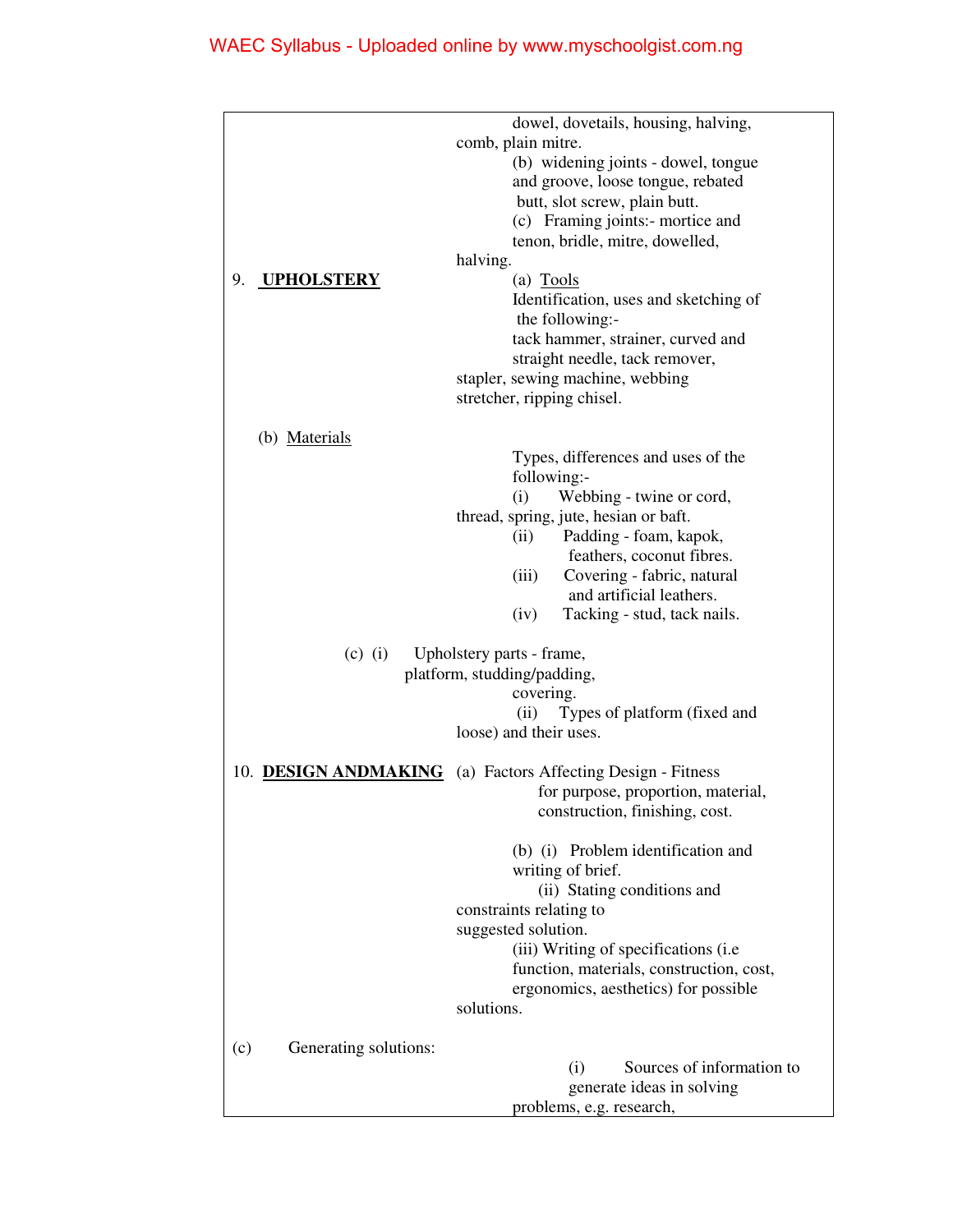|                                   | interviews, observations.                     |
|-----------------------------------|-----------------------------------------------|
|                                   | Preliminary sketches -<br>(ii)                |
|                                   | freehand sketching of designs.                |
|                                   | (d)<br>Preparation of Solution:               |
|                                   | (i)<br>drawing in isometric view;             |
|                                   | (ii)<br>preparation of working                |
|                                   | drawing in first and third                    |
|                                   | angle orthographic projection;                |
|                                   | (iii) preparation of cutting list.            |
|                                   | Estimation of the cost of materials.<br>(e)   |
|                                   | (f)<br>Making of the artefact:                |
|                                   | Preparation of the materials;<br>(i)          |
|                                   | Construction of the artefact:<br>(ii)         |
|                                   | Working drawings should be                    |
|                                   | related to the artefact                       |
|                                   | constructed;                                  |
|                                   | - Tools are correctly used;                   |
|                                   | - Appropriate joints are used;                |
|                                   | - Sequence of operation are followed;         |
|                                   | - Safety precautions are observed;            |
|                                   | - Appropriate finishes are applied;           |
|                                   |                                               |
|                                   | (g) Evaluating the artefact: - the steps are: |
|                                   | purpose of the artefact;<br>(i)               |
|                                   | (ii) specifications of artefact;              |
|                                   |                                               |
|                                   | (iii) whether the artefact serves the         |
|                                   | specifications;                               |
|                                   | (iv) strengths and weaknesses of<br>artefact; |
|                                   | (v) areas of possible improvement;            |
|                                   | (vi) judgment as to whether artefact          |
|                                   | is excellent, good, satisfactory, poor.       |
|                                   |                                               |
| 11. MENSURATION                   | (a) Estimation, calculations involving        |
|                                   | linear, area, volume, percentage.             |
|                                   |                                               |
|                                   | (b) Calculation of unit and total cost of     |
| a job.                            |                                               |
|                                   |                                               |
|                                   | (c) Explanation of the various                |
| elements involved in costing of a |                                               |
|                                   | job; i.e materials, labour,                   |
| overhead expenses, packaging,     | portage,                                      |
| sales expenses,                   |                                               |
| advertising, net profit, tax.     |                                               |
|                                   |                                               |
| 12. WOOD TURNING                  | (a) The lathe $-$ identification and          |
|                                   | function of parts and accessories:            |
|                                   | bed, stands, headstock, tailstock,            |
| tool rest, centres, face plates.  |                                               |
|                                   |                                               |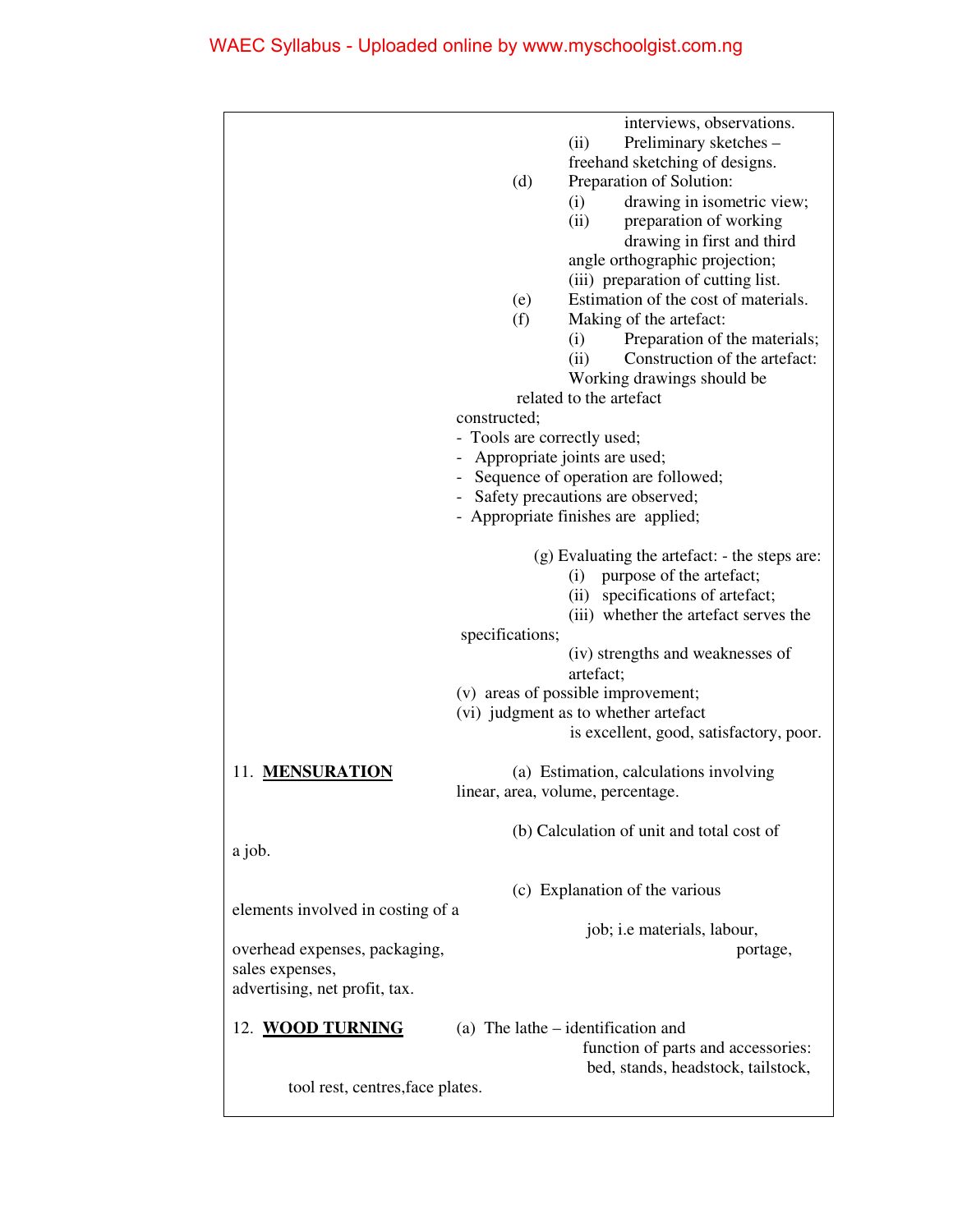|                           | (b) Wood turning tools: identification                                    |
|---------------------------|---------------------------------------------------------------------------|
| uses and sketching of the |                                                                           |
| following:                |                                                                           |
|                           | (i) scraping tools.                                                       |
|                           | (ii) cutting tools.                                                       |
|                           |                                                                           |
|                           | (c) (i) Types of turning operations:                                      |
|                           | face plate turning, between                                               |
| centres turning, boring.  |                                                                           |
|                           | (ii) Articles produced from                                               |
|                           | turning operations: flower vase, cup,<br>egg holder, bowl, candle holder, |
|                           | decorative mouldings, Police baton,                                       |
| rolling pin, table legs.  |                                                                           |
|                           |                                                                           |
| 13. MASS PRODUCTION       | Explanation of stages in mass                                             |
|                           | production:                                                               |
|                           | (a) Preparation of Design and Working                                     |
|                           | drawings.                                                                 |
|                           | (b) Preparation of workshop rod/ setting                                  |
| out.                      |                                                                           |
|                           | (c) Making of prototype.                                                  |
|                           | (d) Preparation of cutting list.                                          |
|                           | (e) Preparation of materials.                                             |
|                           | (f) Marking out using template.                                           |
|                           | (g) Production of parts – use of jigs;                                    |
|                           | division of labour.                                                       |
|                           | (h) Trial run.                                                            |
|                           | (i) Assembly line – trial assembly                                        |
|                           | and final assembly.                                                       |
|                           | (j) Application of finishing.                                             |
|                           | (k) Quality control.                                                      |
|                           |                                                                           |
|                           |                                                                           |

## **RECOMMENDED TOOLS, MACHINES AND MATERIALS**

### **FOR WOOD WORKSHOP**

## A. **TOOLS**

- (1) Rip saw
- (2) Cross-cut saw
- (3) Panel saw
- (4) Tenon saw
- (5) Dovetail saw
- (6) Coping saw
- 
- (7) Pad saw (8) Firmer chisels, 6mm, 10mm, 12mm, 15mm, 20mm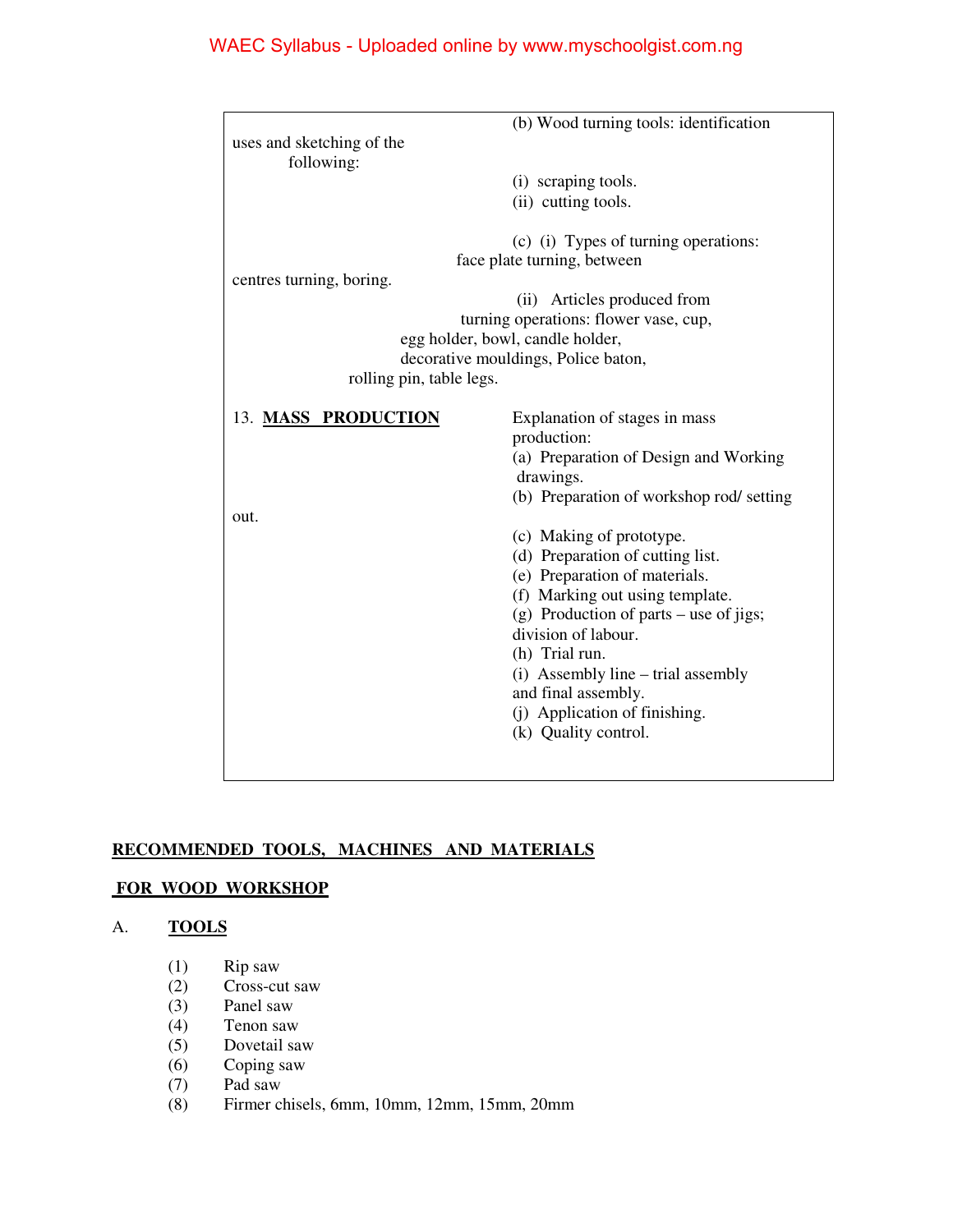- (9) Bevelled-edge chisels 6mm, 10mm, 12mm, 15mm, 20mm
- (10) Mortise chisels, 6mm, 100mm, 12mm, 15mm and 20mm
- (11) Gouges (Firmer and Scribing) 6mm, 12mm,
- 15mm, 20mm<br>(12) Jack plane (me Jack plane (metal)
- (13) Smoothing plane (metal)
- (14) Plough plane
- (15) Rebate plane
- (16) Shoulder plane
- (17) Block plane
- (18) Router plane<br>(19) Bullnose plan
- Bullnose plane
- (20) Compass plane
- (21) Spokes have (Round and flat)
- (22) Oil stone and slip stones
- (23) Oil can
- (24) Brace (Ratchet)
- (25) Bits (auger, centre, forstner, gimlet, bradawl, countersink sizes 6mm, 10mm,12mm, 20mm
- (26) Hand drill
- (27) Hand scraper
- (28) Folding rule/Tape measure
- (29) Marking gauge
- (30) Cutting gauge
- (31) Mortise gauge
- (32) Wing compasses
- (33) Marking knife
- (34) Sliding bevel
- (35) Mitre square
- (36) Woodwork bench
- (37) Woodwork bench vice
- (38) Sash cramps
- (39) G-cramps.
- (40) Rack cramps
- (41) Try square<br>(42) Warrington
- Warrington hammer
- (43) Claw hammer
- (44) Mallet
- (45) Pincers
- (46) Nail punches
- (47) Crowbar
- (48) Nail cutter
- (49) Glass cutter
- (50) Files
- (51) Rasps

### B. **WOODWORKING MACHINES**

(1) Cross-cut saw